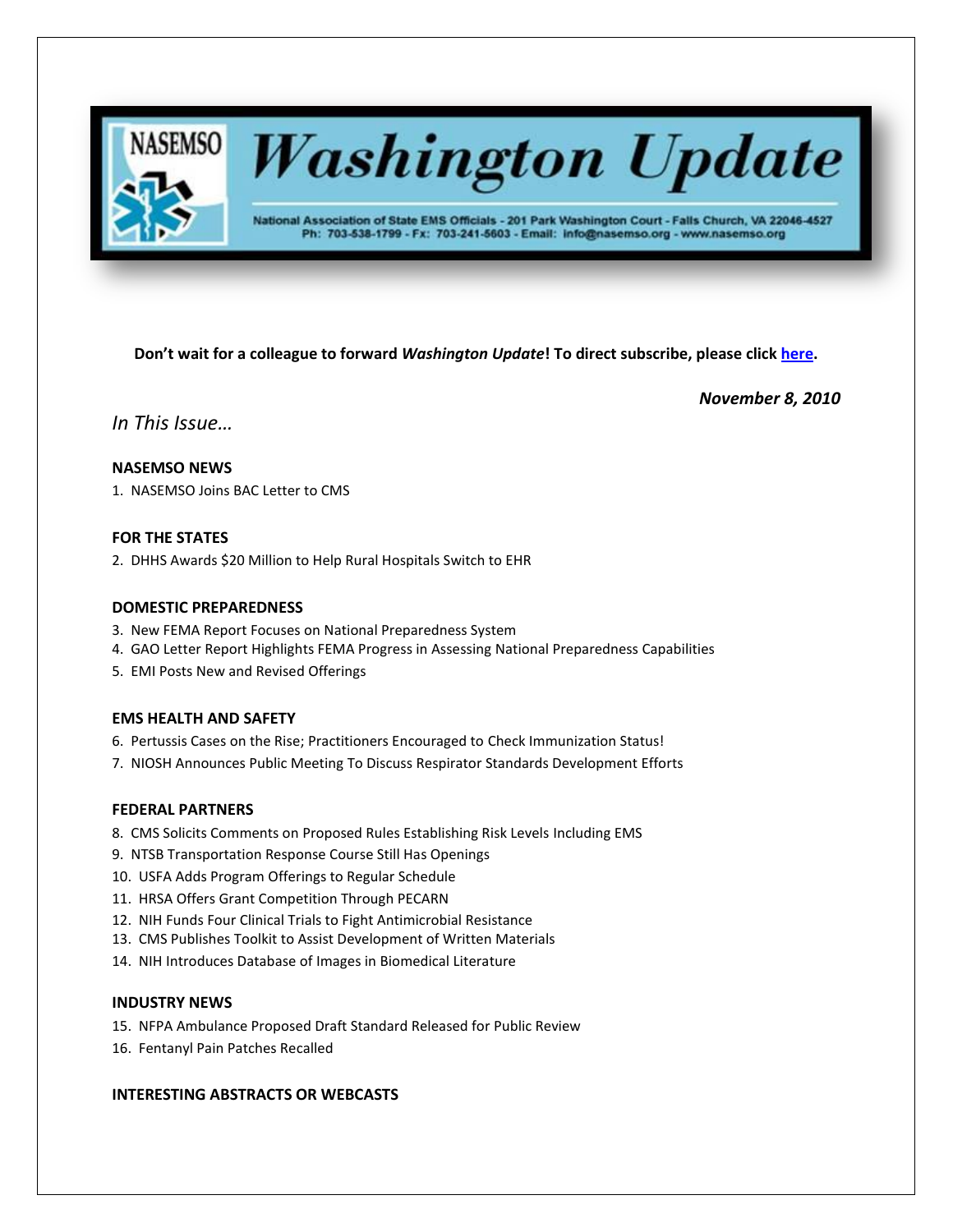17. Advanced Computer Simulations Lead to New Understanding of Blasts

## **UPCOMING EVENTS**

- \*\*Statewide EMS Conferences\*\*
- \*\*National Conferences and Special Meetings\*\*

#### **1. NASEMSO Joins BAC Letter to CMS**

NASEMSO has joined as a signatory to a recent letter from the Brain Attack Coalition (BAC) to the Centers for Medicare and Medicaid Services (CMS.) The Coalition has expressed concern regarding various aspects of recently circulated stroke performance measures, specifically, 30 day all-cause mortality and 30 day readmission rates. In the letter, the group states, "it seems that these new measures do not properly adjust for stroke severity by using contemporary and well validated scoring systems such as the NIH Stroke Score. We are aware that many other co-morbidities are being used to severity adjust, but we are concerned that the absence of the NIH Stroke Score (or another well validated severity measure) will produce flawed data and misleading outcome results. These erroneous results could unfairly penalize hospitals and lead to confusion in the marketplace." The Coalition has recommended that CMS delay implementation of the measures until it is better able to reevaluate the concerns of the medical community. More information on the proposed measures is available [here.](http://www.qualityforum.org/Projects/c-d/Cardiovascular_Endorsement_and_Maintenance_2010/Cardiovascular_Endorsement_and_Maintenance_2010.aspx)

#### **2. DHHS Awards \$20 Million to Help Rural Hospitals Switch to EHR**

Forty-six Regional Extension Centers are to receive approximately \$20 million from the Department of Health and Human Services (DHHS) to provide additional technical support to help critical access and rural hospital facilities transition from paper-based medical records to certified electronic health record (EHR) technology. According to a recently released [statement from HHS Secretary Kathleen Sebelius,](http://cl.publicaster.com/ClickThru.aspx?pubids=8731%7c989%7c703&digest=h5V54XT7Stepl6%2bmD%2bn%2bCQ&sysid=1) "Some 1,655 critical access and rural hospitals in 41 states and the nationwide Indian Country stand to benefit from this assistance, which can help each of them qualify for substantial EHR incentive payments from Medicare and Medicaid."

#### **3. New FEMA Report Focuses on National Preparedness System**

The Local, State, Tribal, and Federal Preparedness Task Force is proud to announce that it has submitted its final report and recommendations to Congress. *Perspective on Preparedness: Taking Stock Since 9/11* is available to download at [http://www.fema.gov/preparednesstaskforce.](http://www.fema.gov/preparednesstaskforce) *Perspective on Preparedness* offers an analysis of what preparedness has meant in the United States, both historically and since 9/11, and includes an in-depth analysis of post-9/11 preparedness-related activities. The Task Force focused on four themes—one cross-cutting, foundational area (strategic investments) along with the three explicit areas of emphasis in the congressional language—policy and guidance, capabilities and assessment, and grants. The heart of this report is 25 specific recommendations for creating a better defined, better integrated, more effective preparedness system. These recommendations are categorized under four overarching recommendations, aligned to the legislative requirement:

· Consider bold, innovative investments to increase the long-term cost-effectiveness and sustainability of preparedness through cost-reducing measures;

· Transform existing advisory bodies into a "networked" preparedness policy advisory system capable of influencing policy from initiation to implementation;

· Prioritize development and phased implementation of a national preparedness assessment framework; and

· Make targeted improvements to preparedness grant-related coordination and collaboration, business processes, and capability assessment linkages.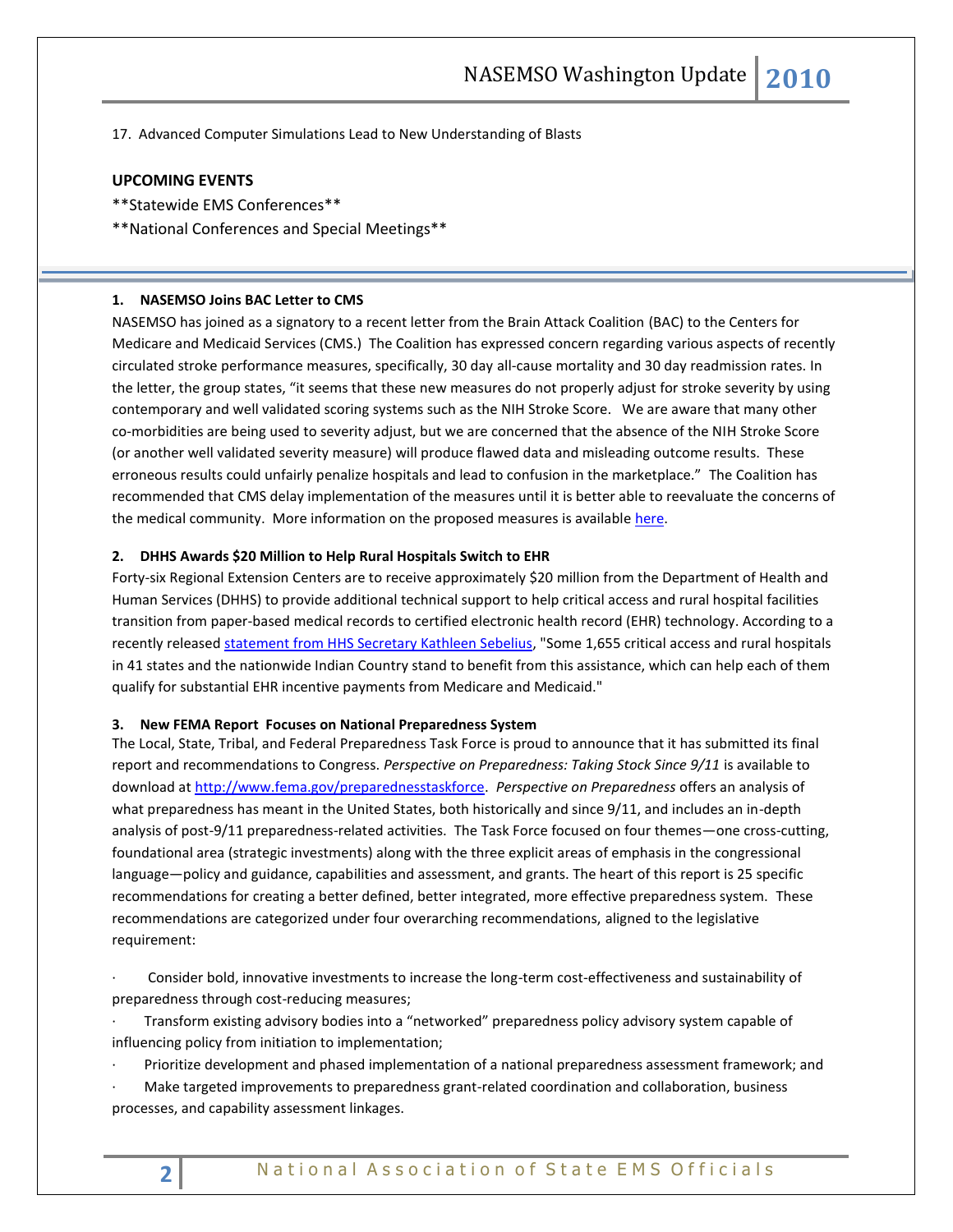The Task Force members encourage all members of the preparedness community to review the document and to discuss ways to implement the recommendations with their constituents, partners, and leadership.

## **4. GAO Letter Report Highlights FEMA Progress in Assessing National Preparedness Capabilities**

A new letter report formally transmits a Government Accounting Office (GAO) briefing provided to members of Congress in draft form on September 29, 2010, and subsequent agency comments. GAO provides this briefing in response to a mandate in the conference report to the Department of Homeland Security (DHS) Appropriations Act, 2010. In accordance with the direction in that report and in consultation with Congress, GAO provides the results of the Agency's final briefing on the Federal Emergency Management Agency's (FEMA) efforts to assess national preparedness. Specifically, GAO reports on (1) the usefulness and limitations of the national preparedness capabilities data that have been collected to date through selected evaluation efforts as described by FEMA, and (2) the extent to which FEMA has made progress in its national preparedness capability assessment efforts since last reported in April 2009. For more information...

## **5. EMI Posts New and Revised Offerings**

Several new or revised independent study courses that may be of interest to EMS partners have been posted to FEMA's Emergency Management Institute (EMI) web site:

- IS-11.a [Animals in Disasters: Community Planning](http://training.fema.gov/EMIWeb/IS/IS11a.asp) **New** 10/13/2010
- IS-100.b [Introduction to Incident Command System, ICS-100](http://training.fema.gov/EMIWeb/IS/IS100b.asp) **New** 10/12/2010
- IS-100.HCb [Introduction to the Incident Command System \(ICS 100\) for Healthcare/Hospitals](http://training.fema.gov/EMIWeb/IS/is100HCb.asp) **New** 10/12/2010
- IS-100.LEb [Introduction to the Incident Command System \(ICS 100\) for Law Enforcement](http://training.fema.gov/EMIWeb/IS/IS100LEb.asp) **New** 10/12/2010
- IS-100.PWb [Introduction to the Incident Command System \(ICS 100\) for Public Works](http://training.fema.gov/EMIWeb/IS/IS100PWb.asp) **New** 10/12/2010
- IS-200.b [ICS for Single Resources and Initial Action Incidents](http://training.fema.gov/EMIWeb/IS/IS200b.asp) **New** 10/12/2010

## **6. Pertussis Cases on the Rise; Practitioners Encouraged to Check Immunization Status!**

In 2005, the Advisory Committee on Immunization Practices (ACIP) recommended that the newly licensed tetanus, diphtheria, and acellular pertussis (Tdap) vaccine replace a single decennial dose of tetanus diphtheria (Td) vaccine for persons aged 10--64 years. According to these recommendations, Tdap may be used to protect against pertussis even when <10 years have passed since the most recent tetanus vaccination. For adults with infant contact and EMS workers (i.e. health-care personnel) with direct patient contact, the single recommended Tdap dose is suggested to be administered as soon as 2 years after the last tetanus vaccination.

According to the CDC, pertussis in contrast to tetanus, is common in the United States with 13,278 cases reported in 2008. Compared with the general population, HCP are at increased risk for acquiring pertussis, which can be transmitted to patients, including infants and immunocompromised persons . Tdap coverage was higher among HCP (15.9%) than non-HCP (5.1%) in 2008. The findings in this report were consistent with a recent survey of HCP: only 15% received a pertussis vaccination when offered at no cost. The report concludes that many HCP might not be seeking vaccination actively. For more information...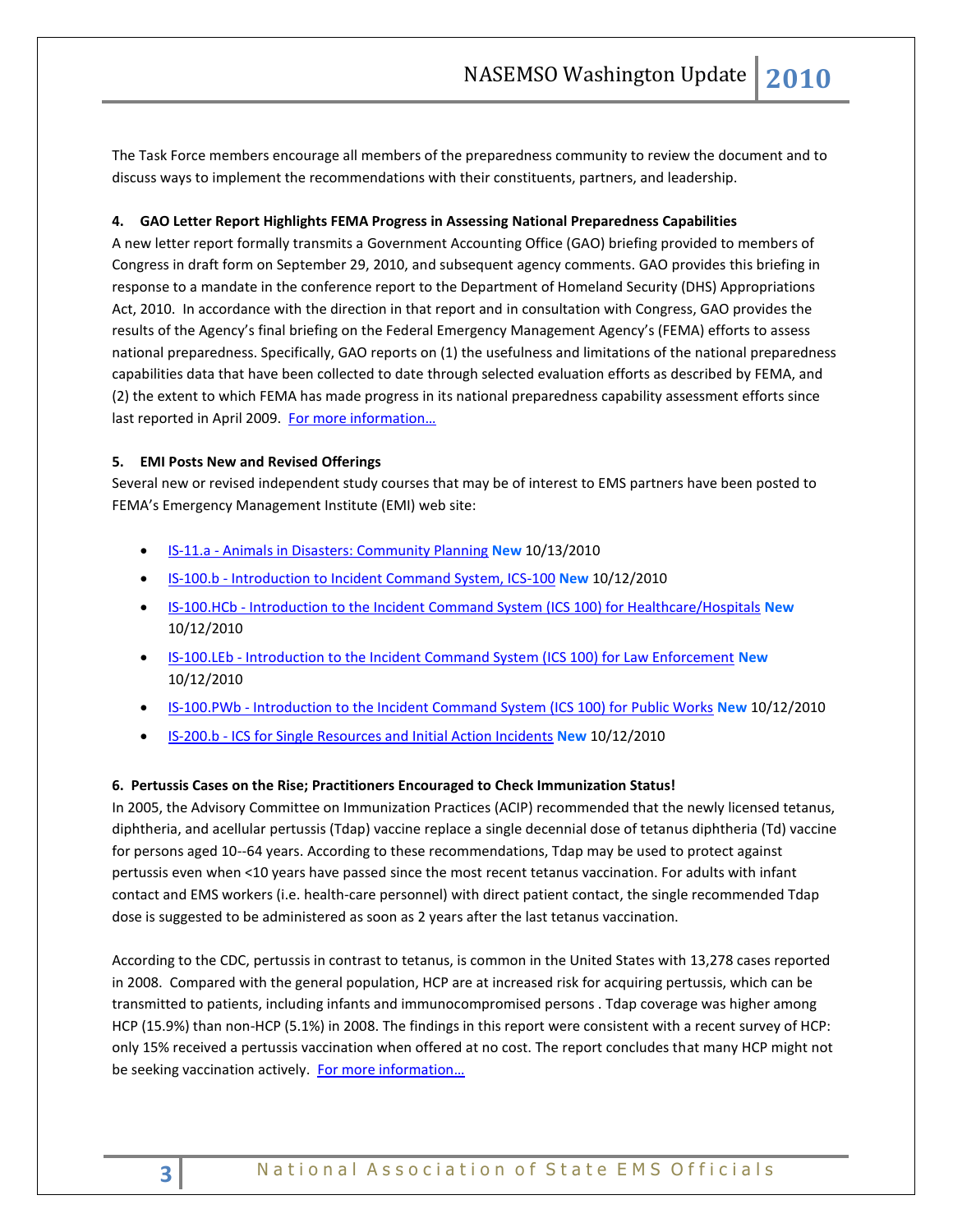## **7. NIOSH Announces Public Meeting To Discuss Respirator Standards Development Efforts**

The National Institute for Occupational Safety and Health (NIOSH), National Personal Protective Technology Laboratory (NPPTL), will conduct a public meeting to discuss current respirator standards development projects, including the NIOSH Regulatory Agenda for updating 42 CFR part 84, CBRN Combination Unit Respirator Performance Requirements, and the NIOSH policy on SCBA ``Buddy-Breathing''. There will be an opportunity for discussion following each topic's presentations. The public meeting will be held 8:30 a.m. to 5 p.m., December 9, 2010 at the Hyatt Regency Pittsburgh International Airport. On-site registration will be held beginning at 7:45 a.m. [For more information…](http://edocket.access.gpo.gov/2010/2010-26129.htm)

#### **8. CMS Solicits Comments on Proposed Rules Establishing Risk Levels Including EMS**

The Centers for Medicare and Medicaid Services (CMS) are soliciting comments on the proposed assignment of specific provider and supplier types to established risk levels, including what criteria should be considered in making such assignments, whether such assignments should be released publicly, whether they should be subject to agency review and updated according to an established schedule (that is, annually, bi-annually), and the extent to which they should be updated according to evolving risks. CMS is also soliciting comments on any additional database checks that the agency should consider as a type of screening. The official posting in the Federal Register states that "In a January 2006 report titled, 'Medicare Payments for Ambulance Transports' (OEI–05–02–000590), the HHS OIG found that twenty-five percent of ambulance transports did not meet Medicare's program requirements, resulting in an estimated \$402 million in improper payments.' The new proposed rule ranks nonpublic, nongovernment owned or affiliated ambulance services suppliers as a "moderate" risk which some fear will result in even closer scrutiny, audits, and requirements for private ambulance services. For more information... The deadline for comments is November 16, 2010.

## **9. NTSB Transportation Response Course Still Has Openings**

The National Transportation Safety Board's course, "Transportation Disaster Response - A Course for Emergency Responders," scheduled for November 16-18, 2010, at the NTSB Training Center in Ashburn, Virginia, still has openings for those who may have a role in responding to major transportation accidents. The complete course description, agenda, and information on registration process and cost are available [here.](http://www.ntsb.gov/Academy/CourseInfo/TDA402_2010.htm)

#### **10. USFA Adds Program Offerings to Regular Schedule**

The National Fire Academy has added an offering of EMS Quality Management (R158), March 20-25, 2011. Description and the application can be found [here.](http://www.usfa.dhs.gov/applications/nfacourses/catalog/details/10411) Additionally, the 2011 second semester (April -September 2011) application period is open now, until December 15, 2010.

#### **11. HRSA Offers Grant Competition Through PECARN**

The Health Resources and Services Administration's (HRSA) Maternal and Child Health Bureau (MCHB) is planning on releasing the application guidance for the EMSC Network Development Demonstration Project (HRSA-11-079) on January 16, 2011. The EMSC Network Development Demonstration Project (NDDP) is the cooperative agreements that form the Pediatric Emergency Care Applied Research Network (PECARN). Six new cooperative agreement awards are planned at \$600,000 each year for four years. Each applicant will be expected to partner with two additional Hospital Emergency Department Affiliate (HEDA) sites in addition to their own site (for a total of three HEDA sites) to create a nodal structure that will participate in the PECARN. Applicants will have approximately 60 days from the January 2011 release date to submit an application. Successful applicants will be announced by August 1, 2011, and funding will start September 1, 2011. All the information above is preliminary and is contingent on the availability of federal funds to support the competing continuation for the EMSC-NDDP.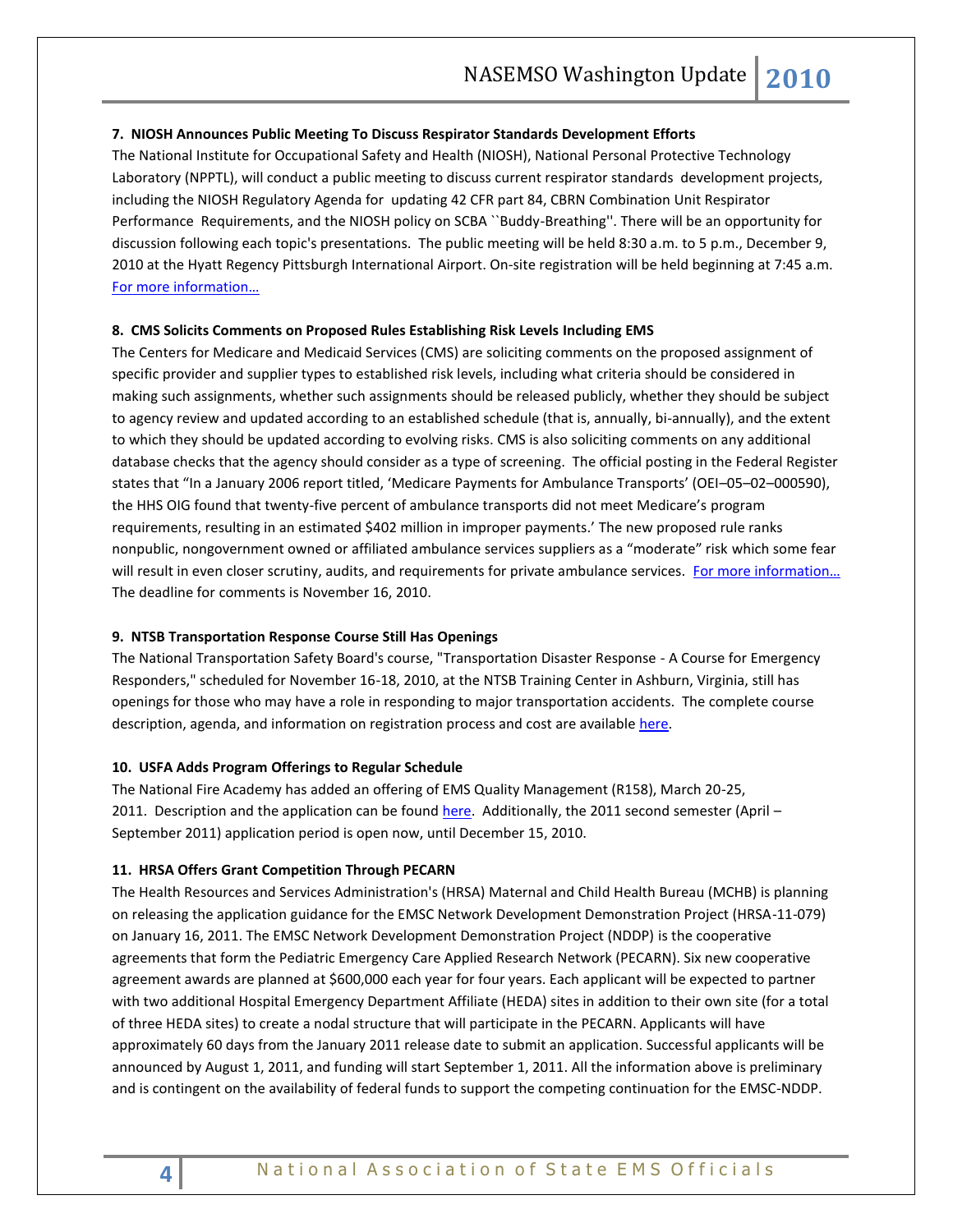Additional information about PECARN can be found at [http://www.pecarn.org.](http://cl.publicaster.com/ClickThru.aspx?pubids=8731%7c932%7c680&digest=FJmGNK7WbNq6k3t%2bof098Q&sysid=1) For more information about the grant competition, please contac[t Dr. Tasmeen Weik.](mailto:tweik@hrsa.gov)

#### **12. NIH Funds Four Clinical Trials to Fight Antimicrobial Resistance**

The National Institute of Allergy and Infectious Diseases (NIAID), part of the National Institutes of Health, announced four new contracts for large-scale clinical trials that address the problem of antimicrobial resistance. Over the next five to six years, these new clinical trials will evaluate treatment alternatives for diseases for which antibiotics are prescribed most often, including acute otitis media (middle ear infections), community-acquired pneumonia and diseases caused by Gram-negative bacteria, which frequently are resistant to first-line antibiotics. Each trial will enroll at least 1,000 participants who have been diagnosed with these illnesses and diseases. "Many infectious diseases are increasingly difficult to treat because bacteria and other microbes have developed resistance to commonly used antimicrobial drugs," says NIAID Director Anthony S. Fauci, M.D. "Research to preserve the effectiveness of licensed antibiotics is a critical priority for the Institute. With these new contracts, NIAID now supports a total of eight large clinical trials in this arena." [For more information...](http://www.nih.gov/news/health/oct2010/niaid-19.htm)

#### **13. CMS Publishes Toolkit to Assist Development of Written Materials**

The *Toolkit for Making Written Material Clear and Effective* is a health literacy resource from the Centers for Medicare and Medicaid Services (CMS). As shown below, this 11-part Toolkit provides a detailed and comprehensive set of tools to help you make written material in printed formats easier for people to read, understand, and use.

- Toolkit Part 1: About this Toolkit and how it can help you
- Toolkit Part 2: Using a reader-centered approach to develop and test written material
- Toolkit Part 3: Summary List of the "Toolkit Guidelines for Writing and Design"
- Toolkit Part 4: Understanding and using the "Toolkit Guidelines for Writing"
- Toolkit Part 5: Understanding and using the "Toolkit Guidelines for Graphic Design"
- Toolkit Part 6: How to collect and use feedback from readers
- Toolkit Part 7: Using readability formulas: A cautionary note
- Toolkit Part 8: Will your written material be on a website?
- Toolkit Part 9: Things to know if your written material is for older adults
- Toolkit Part 10: "Before and after" example: Using this Toolkit's guidelines to revise a brochure
- Toolkit Part 11: Understanding and using the "Toolkit Guidelines for Culturally Appropriate Translation"

Written material comes in different shapes and sizes and is used for different purposes. Examples include brochures and pamphlets, booklets, flyers, fact sheets, posters, bookmarks, application forms, comparison charts, postcards, instruction sheets, and questionnaires. For more information...

#### **14. NIH Introduces Database of Images in Biomedical Literature**

More than 2.5 million images and figures from medical and life sciences journals are now available through Images, a new resource for finding images in biomedical literature. The database was developed and will be maintained by the National Center for Biotechnology Information (NCBI), a division of the National Library of Medicine (NLM) at the National Institutes of Health. Images is available a[t http://www.ncbi.nlm.nih.gov/images.](http://www.ncbi.nlm.nih.gov/images) Images is expected to have a wide range of uses for a variety of user groups. These include the clinician looking for the visual representation of a disease or condition, the researcher searching for studies with certain types of analyses, the student seeking diagrams that elucidate complex processes such as DNA replication, the professional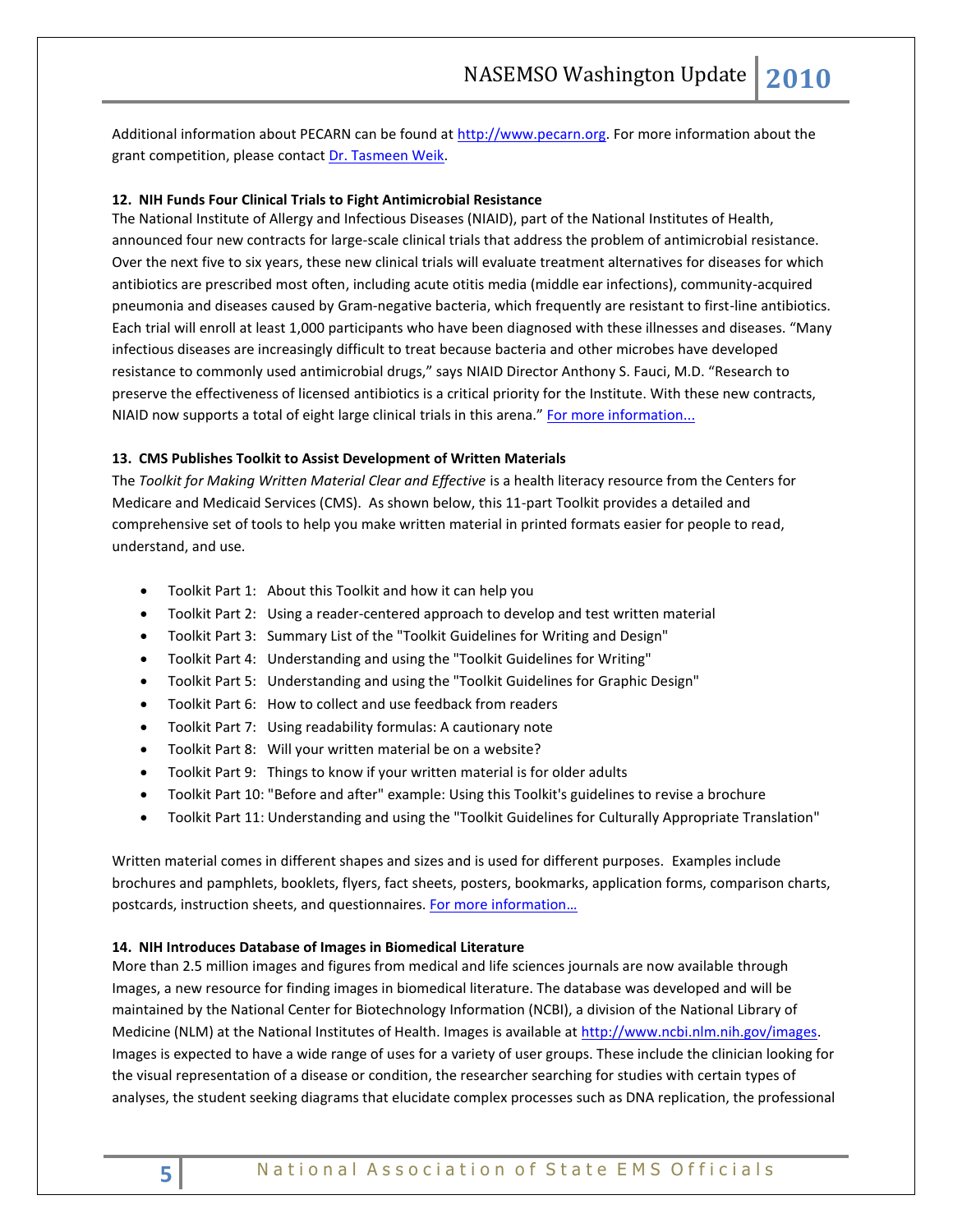or educator looking for an image for a presentation, and the patient wanting to better understand his diseas[e. For](http://www.nih.gov/news/health/oct2010/nlm-28.htm)  [more information…](http://www.nih.gov/news/health/oct2010/nlm-28.htm)

#### **15. NFPA Ambulance Proposed Draft Standard Released for Public Review**

The proposed draft NPFA Standard 1917 for ambulances has just been released for public review. You can access the draft standar[d here.](http://www.nfpa.org/1917) The NFPA has a structured process for consensus-based design as well as a history of developing standards that are/can be voluntarily adopted. The group had a limited scope on the draft, which does not include large innovations in ambulance design, but converts the current KKK standards to the NFPA format and lays the groundwork for the next set of revisions with some basic safety features that are built upon the existing KKK standards. The 31-member committee has EMS, fire, ambulance manufacturer, safety and government representatives. All comments to the proposal will be reviewed, and commented on, one-by-one, at a meeting in mid-February 2011. If your state has existing language in administrative rule or statute, they should engage and follow the process. At the end of the day, the KKK standards will not exist once the document becomes an NFPA standard. Former NH state EMS director, Suzanne Prentiss will continue to serve as NASEMSO's representative on the Technical Committee. Members with questions or comments can contact her vi[a sprentis@crhc.org](mailto:sprentis@crhc.org) or [Download the NASEMSO PowerPoint](http://www.nasemso.org/documents/NASEMSONFPA1917.pdf) (2010 Annual Meeting) presentation on this topic.

#### **16. Fentanyl Pain Patches Recalled**

Actavis has recalled 18 lots of fentanyl transdermal system C-II patches (25 μg/hour) because the active ingredient could be released at an accelerated rate, the FDA recently announced. (The linked manufacturer's press release includes a complete list of the recalled lots.) If the patches release the medication too quickly, patients could experience hypoventilation, respiratory depression, and apnea. Adverse events should be reported to the FDA's MedWatch program. Read the [FDA MedWatch alert.](http://www.fda.gov/Safety/MedWatch/SafetyInformation/SafetyAlertsforHumanMedicalProducts/ucm230639.htm)

#### **17. Advanced Computer Simulations Lead to New Understanding of Blasts**

According to emerging data from the Defense and Veterans Brain Injury Center (DVBIC), America's armed forces sustain attacks from explosions or blasts by rocket-propelled grenades, improvised explosive devices (IEDs) and land mines almost daily in deployed settings. Civilian workers and military personnel working in these combat zones are at increased risk of blast-related trauma, particularly blast-related traumatic brain injury (TBI). To understand how blasts affect the head and brain, DVBIC researchers work with the Massachusetts Institute of Technology (MIT) Institute for Soldier Nanotechnologies (ISN), Joint Improvised Explosive Device Defeat Organization (JIEDDO) and the US Army Research Laboratory. Their objective is force health protection: mitigating against injury by improving the design and performance of protective gear that supports optimal functioning of Warriors, many of whom deploy repeatedly on dangerous missions. Computerized simulation models have been used to study how blast waves affect the human body and the resulting changes in pressure in the body. The DVBIC-MIT Blast-Brain Model has been described as the most advanced computer simulation of blast effects on the brain developed so far. This model has already provided new information on how blast waves are transmitted to the brain. DVBIC says that researchers are using data to determine how traumatic brain injury (TBI) from blast exposure differs from TBI sustained in sports or a motor vehicle accident. View a 2009 article [for more information](http://isn-csm.mit.edu/upload/journal/neuroimage-2009.pdf) on modeling efforts.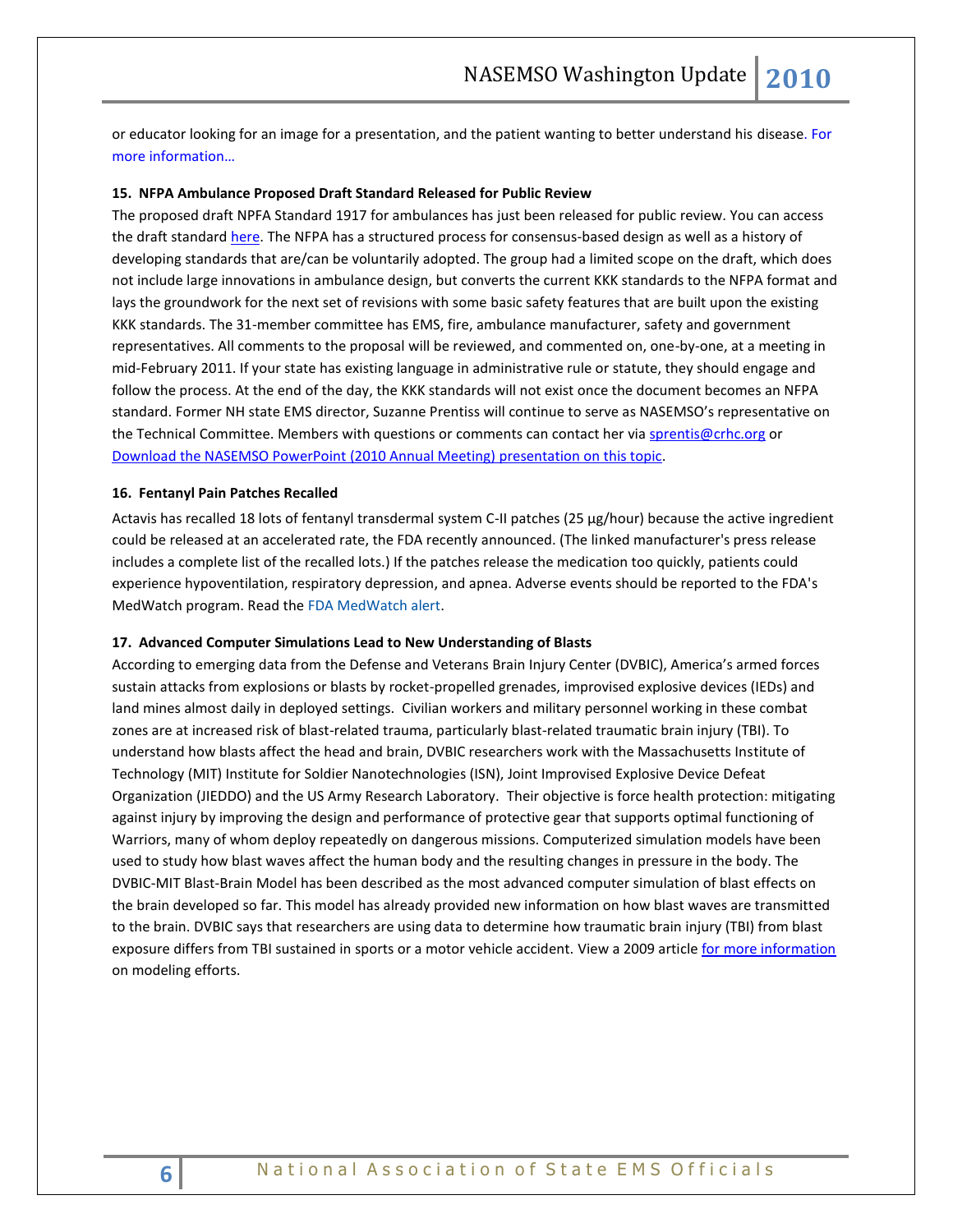NASEMSO Washington Update **2010**

## **UPCOMING EVENTS**

#### **\*\*\*STATEWIDE EMS CONFERENCES\*\*\***

New Jersey Statewide Conference on EMS, Atlantic City November 11th - 13th 2010. For more information visit: [www.njemsconference.com](http://www.njemsconference.com/)

New Jersey METI Games. November 11th - 12<sup>th</sup>, 2010. For more information visit [www.njemsconference.com.](http://www.njemsconference.com/)

25<sup>th</sup> Annual Texas EMS Conference, November 21-24. Austin Convention Center, Austin, TX. For more information visi[t http://www.dshs.state.tx.us/emstraumasystems/10conference.shtm.](http://www.dshs.state.tx.us/emstraumasystems/10conference.shtm)

## **\*\*\*National Conferences and Special Meetings\*\*\***

2010 NOSORH Annual Conference. November 15-17, 2010. Renaissance Hotel in Oklahoma City, Oklahoma. Please visit the **[Annual Meeting page](http://www.nosorh.org/news/annualmeeting.php)** on the NOSORH Web site for additional information.

EMS Education Implementation Webinar. November 22, 2010 @ 3 pm. "**The Role of National Certification in Implementing the EMS Education Agenda.**" More info including registration link at [www.nasemso.org](http://www.nasemso.org/) as speakers and topics are confirmed.

ECCU 2010. Emergency Cardiac Care Update, December 8-11, 2010. San Diego, CA. Sponsored by the Citizen CPR Foundation. For more information, go t[o http://eccu2010.com/](http://eccu2010.com/).

\*2011 Air Medical Transport Conference. St. Louis, MO - Oct 17-19th, 2011. The 2011 AMT[C Online Speaker Submissions](http://aams.informz.net/z/cjUucD9taT0xMDk0OTc0JnA9MSZ1PTEwMjU0NTI4ODgmbGk9NDUwNTUyNQ/index.html) are NOW OPEN! Or you may cut and past[e http://www.softconference.com/subs/AAMS/2011/Speaker/default.asp](http://www.softconference.com/subs/AAMS/2011/Speaker/default.asp) into your browser. Deadline for Submissions is **Wednesday, December 15, 2010**.

**See more EMS Events on NASEMSO's web site at <http://www.nasemso.org/Resources/Calendar/index.asp>**